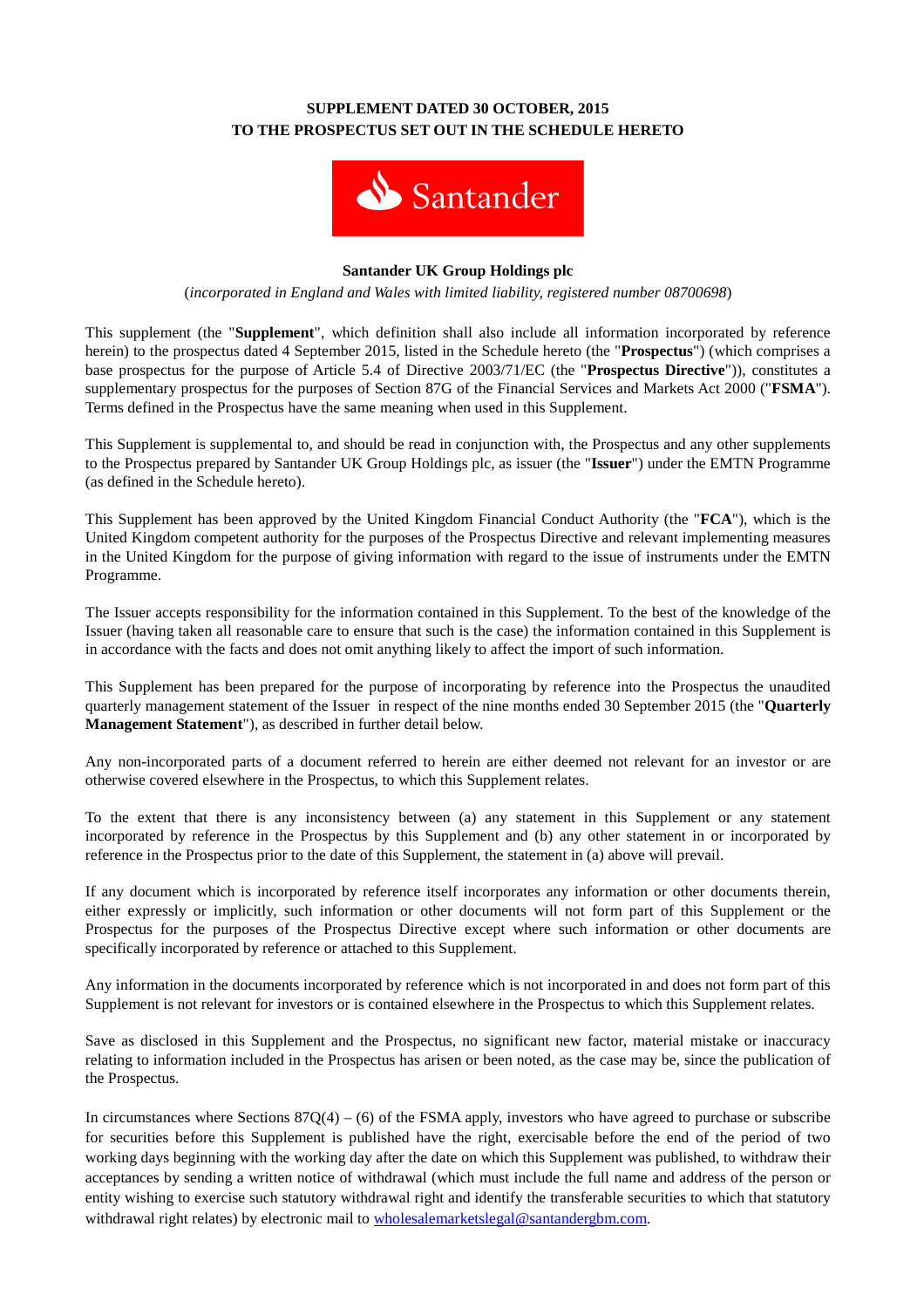### **PUBLICATION OF QUARTERLY MANAGEMENT STATEMENT**

On 29 October 2015, the Issuer published its Quarterly Management Statement.

Such Quarterly Management Statement, except for the contents of Appendix 3 appearing on page 23, is hereby incorporated in, and forms part of the Prospectus.

A copy of the Quarterly Management Statement has been submitted to the National Storage Mechanism (available for viewing at: http://www.morningstar.co.uk/uk/NSM).

The Quarterly Management Statement is also available for viewing at: http://www.santander.co.uk/uk/about-santanderuk/investor-relations/santander-uk-plc/.

#### **GENERAL**

This Supplement will be published on the website of the London Stock Exchange at the following link: http://www.londonstockexchange.com/exchange/news/market-news/market-news-home.html.